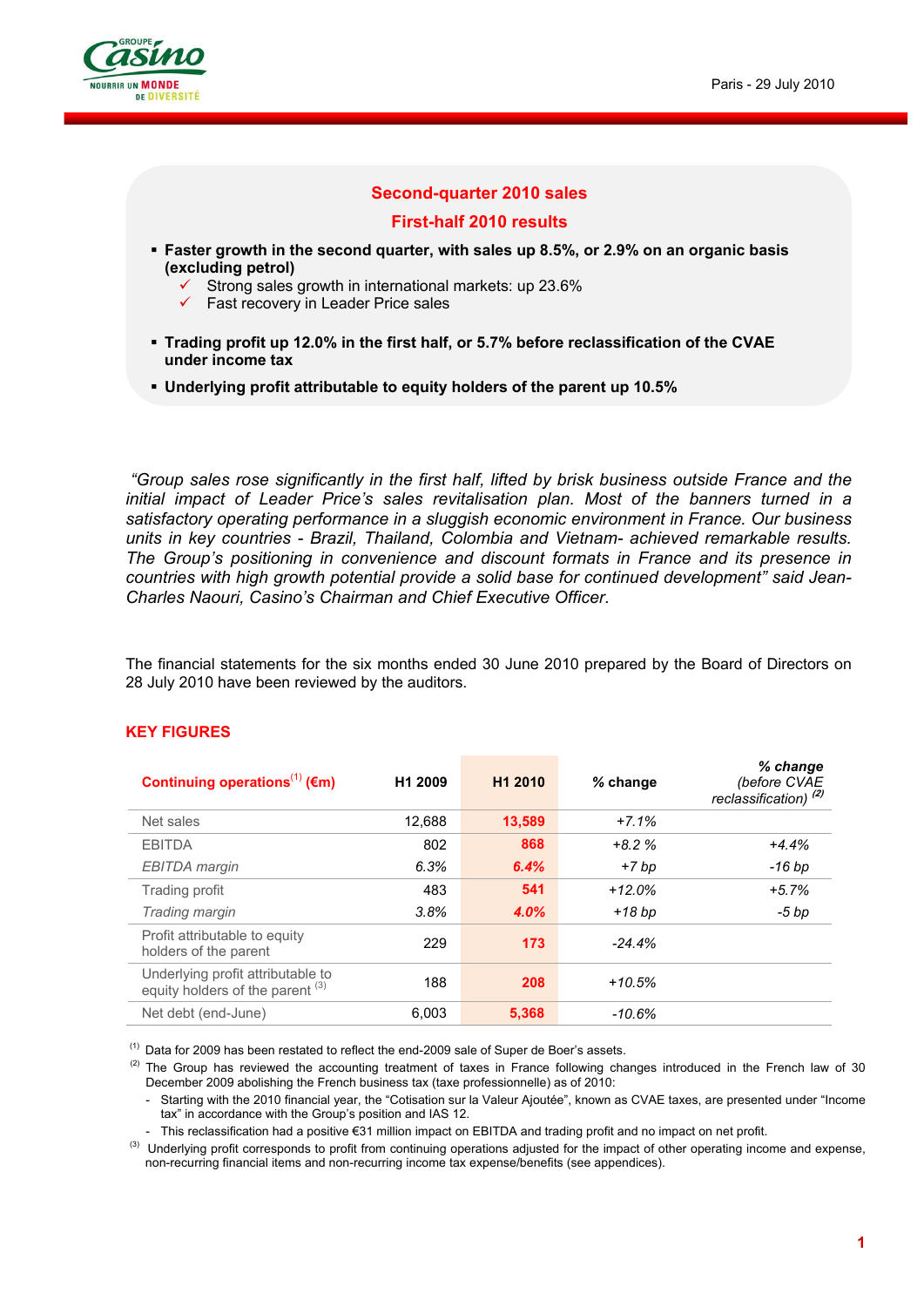

# **SECOND QUARTER SALES UP A VERY STRONG 8.5%**

| <b>Consolidated net sales</b>             | Q2 2010<br>€m | H <sub>1</sub> 2010<br>€m | % Change QoQ |               |          | % Change HoH  |
|-------------------------------------------|---------------|---------------------------|--------------|---------------|----------|---------------|
|                                           |               |                           | euros        | organic $(1)$ | euros    | organic $(1)$ |
| <b>Continuing operations</b>              | 6,980.0       | 13,588.9                  | $+8.5%$      | $+3.8%$       | $+7.1%$  | $+3.7%$       |
| France                                    | 4.370.7       | 8.595.9                   | $+1.1%$      | $+1.5%$       | $+0.8%$  | $+1.0%$       |
| International<br>$\overline{\phantom{a}}$ | 2,609.3       | 4,993.0                   | $+23.6%$     | $+9.0%$       | $+20.1%$ | $+9.8%$       |

 $\overline{1}$ 

 $\overline{1}$ 

(1) Based on comparable scope of consolidation and constant exchange rates

| <b>Organic growth excluding</b><br>petrol | 2009     | Q1 2010  | Q2 2010 | H <sub>1</sub> 2010 |
|-------------------------------------------|----------|----------|---------|---------------------|
| <b>Continuing operations</b>              | $-0.1\%$ | $+2.6%$  | $+2.9%$ | $+2.8%$             |
| France                                    | $-2.7%$  | $-0.9%$  | $+0.2%$ | $-0.3%$             |
| International                             | $+5.0\%$ | $+10.2%$ | $+8.7%$ | $+9.4%$             |

#### Consolidated net sales rose by 8.5% **in the second quarter of 2010.**

The positive 5.7% currency effect primarily reflected the sharp increase in the Brazilian real, Colombian peso and Thai baht against the euro during the period. The favourable impact of Ponto Frio's consolidation by Grupo Pao de Açucar (GPA) was offset by the deconsolidation of Venezuelan operations, leading to a negative 0.9% impact from changes in the scope of consolidation.

Higher petrol prices added 0.9% to growth, while the calendar effect was a slightly negative 0.3% in France and neutral in International operations.

Organic growth excluding petrol came to 2.9% in the second quarter, confirming the acceleration recorded in the first quarter (up 2.6%) compared to full-year 2009 (down 0.1%).

### **FRANCE**

Sales in France rose 1.1% in the second quarter.

Organic sales excluding petrol were up 0.2%, an improvement over the 0.9% decrease reported in the first quarter of 2010. This result stems primarily from an upturn in same-store sales at Leader Price. All of the convenience formats (Franprix, Monoprix, Casino Supermarkets and Superettes) continued to perform well and Cdiscount recorded double-digit organic sales growth.

| In $\epsilon$ millions           | Q2<br>2009 | Q2 2010 | %<br>change | Organic<br>growth<br>excluding<br>petrol | H1 2009 | H1 2010 | %<br>change | Organic<br>growth<br>excluding<br>petrol |
|----------------------------------|------------|---------|-------------|------------------------------------------|---------|---------|-------------|------------------------------------------|
| Net sales, France <sup>(1)</sup> | 4,321.2    | 4,370.7 | 1.1%        | 0.2%                                     | 8,529.5 | 8,595.9 | 0.8%        | $-0.3%$                                  |
| <b>Franprix - Leader Price</b>   | 1,005.8    | 1,038.1 | 3.2%        | 3.2%                                     | 2,017.7 | 2,015.0 | $-0.1%$     | $-0.1%$                                  |
| <b>Monoprix</b>                  | 451.0      | 469.6   | 4.1%        | 4.1%                                     | 905.3   | 939.6   | 3.8%        | 3.7%                                     |
| <b>Casino France</b>             | 2,864.3    | 2,863.0 | 0.0%        | $-1.6%$                                  | 5,606.5 | 5,641.4 | 0.6%        | $-1.1%$                                  |
| Géant Casino HM                  | 1,329.6    | 1,301.8 | $-2.1%$     | $-5.3\%$                                 | 2,587.7 | 2,548.8 | $-1.5%$     | $-4.6%$                                  |
| Casino SM                        | 835.0      | 861.7   | 3.2%        | 0.5%                                     | 1,605.1 | 1,660.4 | 3.4%        | 0.9%                                     |
| Superettes                       | 376.6      | 370.3   | $-1.7%$     | $-1.7\%$                                 | 731.0   | 720.5   | $-1.4%$     | $-1.4%$                                  |
| Other businesses                 | 323.1      | 329.2   | 1.9%        | 7.2%                                     | 682.7   | 711.7   | 4.2%        | 6.8%                                     |

 (1) To align data more closely with the Group's organisation, Casino has changed its segment information in France, which is now presented according to three operating segments:

Franprix-Leader Price

**Monoprix** 

Casino France. This segment primarily includes Casino's historical operations (Géant Casino hypermarkets, Casino supermarkets and Superettes) and other businesses (Cdiscount, Mercialys, Casino Restauration and Banque Casino).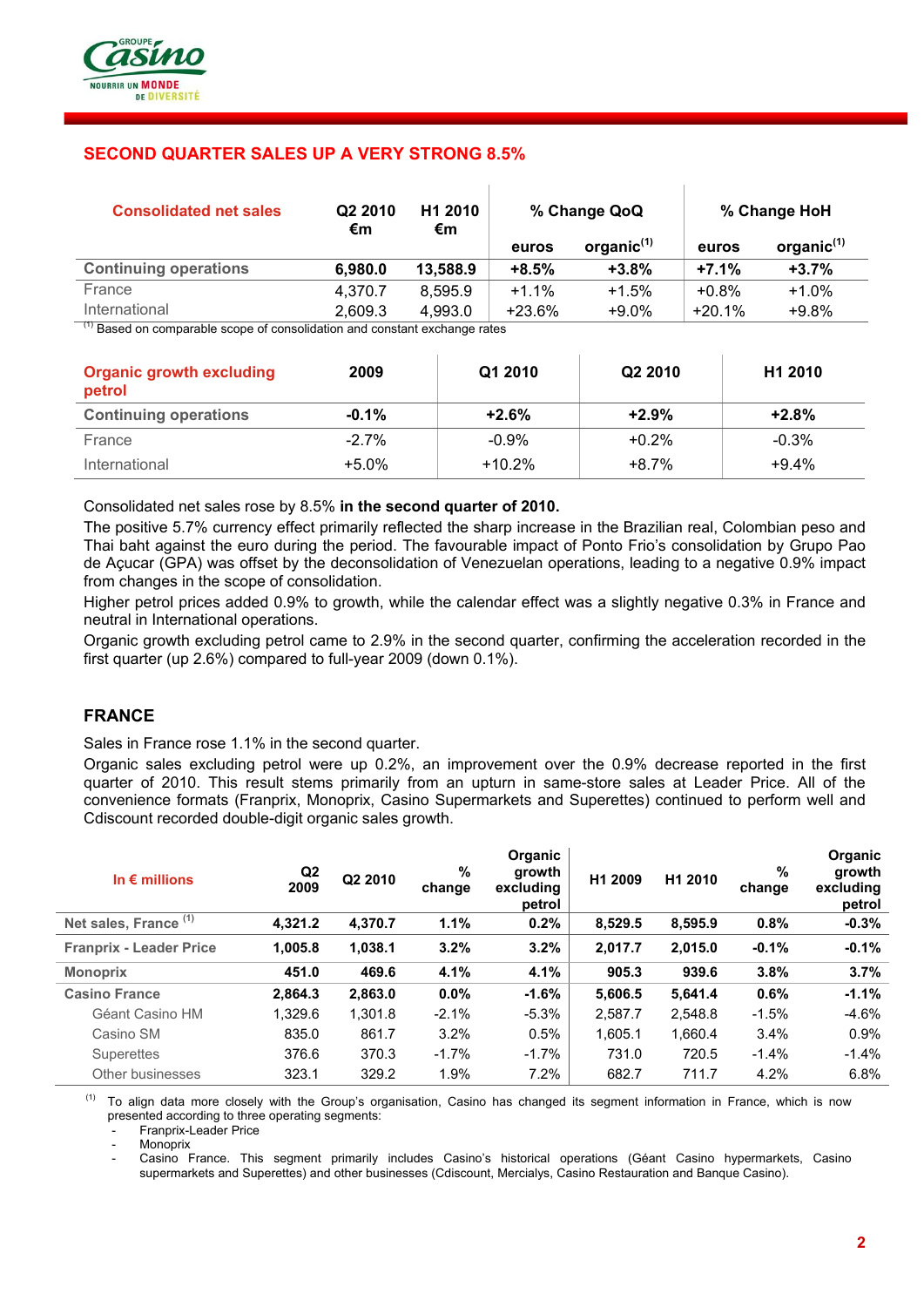

|                           |                  | Q2 2010          | H1 2010             |                         |  |
|---------------------------|------------------|------------------|---------------------|-------------------------|--|
| <b>Same-store sales</b>   | Including petrol | Excluding petrol | Including<br>petrol | <b>Excluding petrol</b> |  |
| Franprix                  | $+2.0%$          | $+2.0%$          | $+1.3%$             | $+1.3%$                 |  |
| Leader Price              | $-1.4\%$         | $-1.4\%$         | $-6.1\%$            | $-6.1\%$                |  |
| Géant Casino hypermarkets | $-3.4\%$         | $-6.9\%$         | $-2.5%$             | $-5.8%$                 |  |
| Casino supermarkets       | $+2.0%$          | $-1.0\%$         | $+1.8%$             | $-1.0\%$                |  |
| Monoprix                  | $+2.0%$          | $+1.9%$          | $+2.2%$             | $+2.1%$                 |  |

### **Franprix-Leader Price**

Same-store sales at **Leader Price** showed a significant improvement in the second quarter, declining by just 1.4% compared with 10.8% in the first three months of the year. The sales revitalisation initiatives deployed since the beginning of the year, such as price repositioning and stepped-up advertising, have generated positive momentum, as seen in the increase in footfalls and the improvement in average basket.

The banner has started to roll out its new store concept, with very satisfactory results. Since the beginning of the year, 31 stores have been renovated. Leader Price also pursued its expansion strategy, opening 18 stores since January, while rationalising its store base. The pace of expansion will accelerate in the second half, as will deployment of the new store concept.

**Franprix's** same-store sales rose 2.0% thanks to increases in footfalls and the average basket. The banner continued to implement its new concept, with 152 stores renovated at the end of the first half. The second quarter saw intense expansion, with 38 new store openings. In all, 53 new stores have opened since the beginning of the year. The contribution from new stores rose in the second quarter, leading to a more than 10% increase in banner sales during the period.

In all, **Franprix-Leader Price** sales rose by 3.2% during the second quarter.

#### **Monoprix**

**Monoprix's** same-store sales excluding petrol increased by 1.9%. The banner gained market share in food and recorded a good performance in non-food, despite a later start to the summer sales season (30 June 2010 versus 24 June 2009). The new formats (Naturalia and Monop') showed good momentum. The banner also stepped up its sales initiatives, notably through its partnership with dunnhumby and deployment of a new cosmetics concept.

Monoprix's total sales rose 4.1%, reflecting sustained expansion in the second quarter. The banner opened five Citymarché stores, four Monop's and one Naturalia during the period.

#### **Casino France**

**Géant Casino** sales fell back 6.9% on a same-store basis, excluding petrol. The average basket decreased by 2.0% and footfalls contracted by 5.0%.

Food sales were down 6.9%. The gradual reinvestment of purchasing gains between March and June helped strengthen the banner's price competitiveness, as reflected in a tangible improvement in price indices. By end-June, the IRI price indices were down 3 pts overall, and 2.4 pts in national brands.

On the non-food side, the banner continued to reposition the offer around the most promising categories, which delivered a good performance, particularly in small appliances. On the other hand, the banner continued to carefully scale back the less promising categories, like DVDs/games/videos and large appliances. Non-food sales declined by 6.8%, dampened by the later start of the summer sales.

**Casino Supermarkets'** same-store sales declined by 1.0% excluding petrol during the quarter. The banner opened four new stores during the second quarter, for a total of five since the beginning of the year. Total sales excluding petrol rose 0.5% over the period.

**Superette** sales decreased by 1.7%. Continued rationalisation of the store base led to 71 closures during the period. At the same time, expansion gained momentum, with the opening of 103 new units.

**The Other businesses** (Cdiscount, Mercialys, Casino Restauration and Banque Casino) posted sales up 7.2% on an organic basis, lifted by Cdiscount's double-digit sales growth.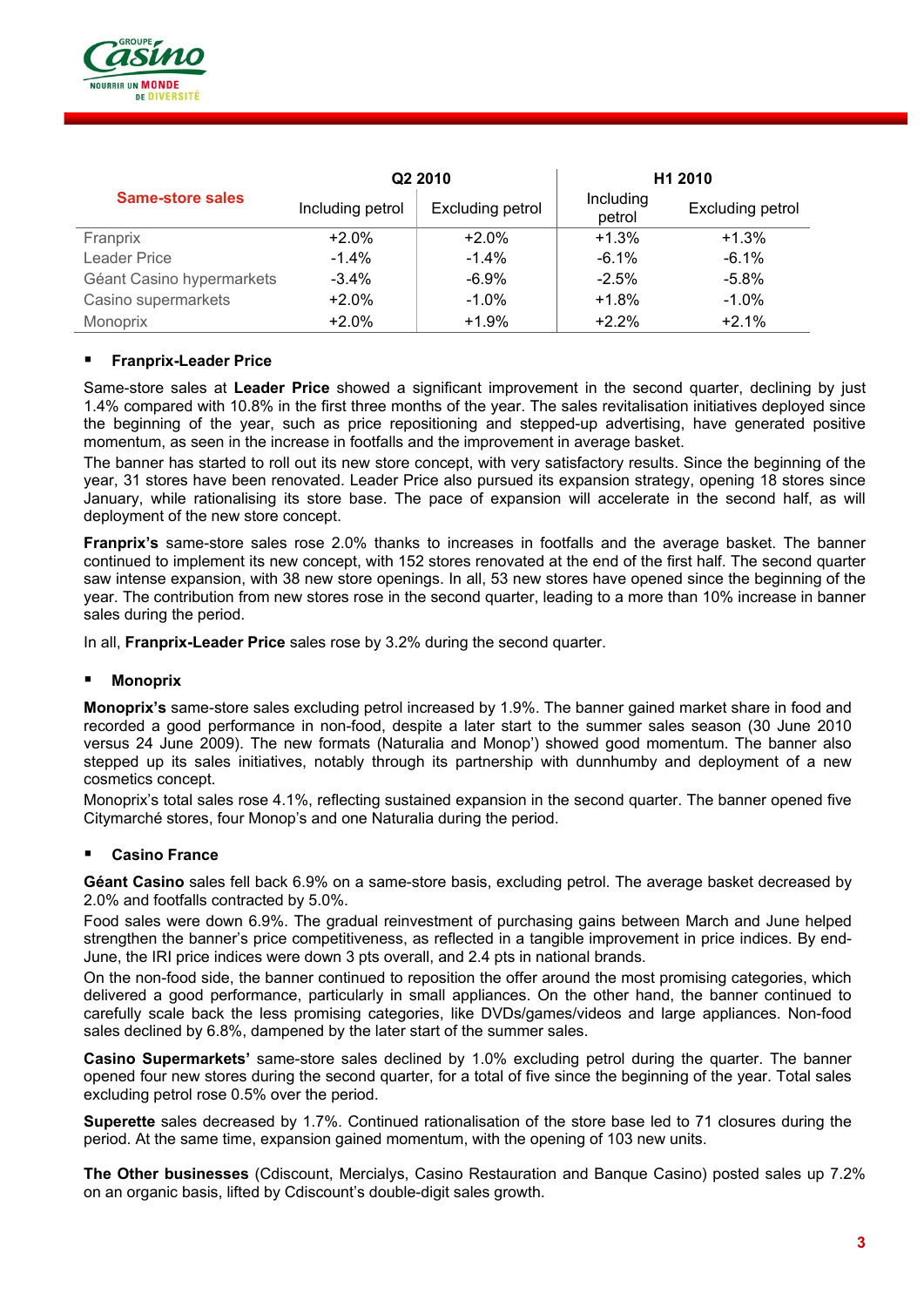

# **INTERNATIONAL**

International sales rose by 23.6% during the second quarter.

The positive 17.2% currency effect primarily reflected the sharp increase in the Brazilian real, Colombian peso and Thai baht against the euro during the period. The favourable impact of Ponto Frio's consolidation by Grupo Pao de Açucar (GPA) was offset by the deconsolidation of Venezuelan operations, leading to a negative 2.6% impact from changes in the scope of consolidation.

Organic sales growth remained very strong, at 9.0%, impelled by sustained momentum in South America (up 10.9%) and continued robust growth in Asia (up 5.4%).

|               | Q <sub>2</sub> 2010 |         |            | H <sub>1</sub> 2010 |         |            |
|---------------|---------------------|---------|------------|---------------------|---------|------------|
|               | Reported            | Organic | Same-store | Reported            | Organic | Same-store |
| South America | 28.0%               | 10.9%   | 9.1%       | 24.8%               | 12.2%   | 9.8%       |
| Asia          | 17.8%               | 5.4%    | 4.6%       | 12.1%               | 6.4%    | 5.0%       |

### **South America**

Same store sales rose 9.1%, lifted by double-digit growth in Brazil and stepped-up momentum in Colombia.

In **Brazil**, GPA's same store sales increased by 11.3%\*. Sales were strong in both food and non-food items. Total sales rose by 39.4%\* on the consolidation of Ponto Frio, which again reported very strong growth with sales up 71.6%\* during the period. In particular, electronics sales were boosted by the 2010 World Cup.

In **Colombia**, Exito's same-store sales growth accelerated to 4.6%\* from 2.6%\* in the first quarter, reflecting the success of promotional campaigns and the development of the private label. Exito continued to expand, opening two new stores, and to rationalise its store base, with 12 conversions. Total sales in Colombia ended the quarter up 5.4%\*.

Performance in **Argentina** and **Uruguay** was satisfactory.

#### **Asia**

Operations in Asia reported robust organic growth of 5.4%.

Big C in **Thailand** achieved satisfactory same-store sales growth despite the political unrest during the period, and opened two stores.

Operations in **Vietnam** again enjoyed strong sales growth, confirming the country's substantial growth potential.

#### **Indian Ocean**

Same-store sales in the Indian Ocean increased by 3.9%, lifted by successful sales campaigns and the World Cup's favourable impact on non-food sales. Organic sales were up 4.7%.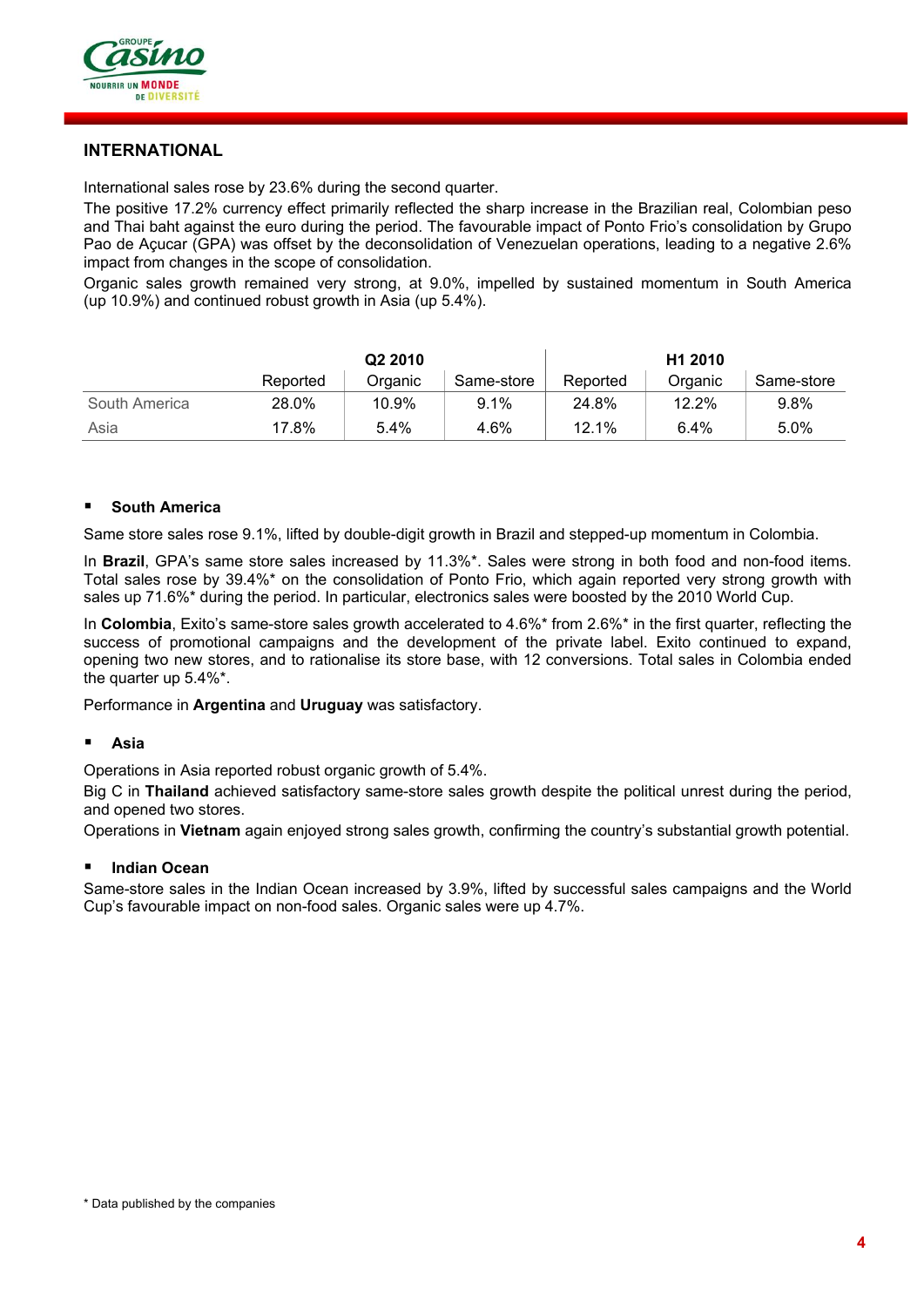

## **FIRST-HALF RESULTS**

### **Sales rose by a strong 7.1%** in the first half of 2010.

The currency effect added 4.5%, while changes in the scope of consolidation had a negative 1.1% impact. Based on constant scope of consolidation and exchange rates, organic growth came to 3.7%, or 2.8% excluding petrol. This represents a noticeable improvement from 2009 (down 0.1% excluding petrol), both in France (down 0.3% excluding petrol vs 2.7% in 2009) and in International markets (up 9.4% excluding petrol vs 5.0% in 2009).

**Trading profit** rose 12.0%, or 5.7% before the reclassification of the CVAE under income tax, lifted by vigorous growth in the international operations.

Trading profit in **France** came to €347 million after reclassification of the CVAE. Trading profit declined by 5.5% on an organic basis, due in particular to the sales revitalisation plans at Géant and Leader Price. Trading margin at Franprix-Leader Price was down 98 points on an organic basis. Monoprix's trading margin tangibly improved (up 32 points on an organic basis). Casino France's trading margin narrowed by 9 points due to a lower margin at Géant. Casino Supermarkets and the superettes enjoyed solid profitability, while Mercialys recorded double-digit trading profit growth.

Trading profit in the **international operations** rose 34.5% on a reported basis to €194 million and 18.6% on an organic basis. Trading margin increased by 30 points on an organic basis. In South America, trading margin improved by 25 points on an organic basis, reflecting solid margin in Brazil and noticeably improved margins in Colombia. In Asia, organic trading margin rose by 73 points thanks to a marked improvement at Big C in Thailand and significantly higher margins in Vietnam.

Other operating income and expense represented a net expense of €56 million, reflecting in particular restructuring provisions and expenses.

Finance costs declined to €154 million from €165 million in first-half 2009 due to a reduction in net debt.

Income tax expense came to €105 million, representing a tax rate of 33.1%. Excluding non-recurring items and before reclassification of the CVAE under income tax, the tax rate came to 28.9% versus 29.9% in the yearearlier period.

Profit attributable to equity holders of the parent amounted to €173 million.

# **Underlying profit attributable to equity holders of the parent(1) increased by 10.5%** to €208 million.

Net debt stood at €5,368 million at 30 June 2010, down from €6,003 million a year earlier, and all debt ratios improved as well.

Two bond exchange offers carried out during the period, in an aggregate amount of around €1.3 billion, have helped to noticeably improve the Group's debt profile and to increase the average bond debt maturity from 2.9 to 4.4 years.

<sup>&</sup>lt;sup>(1)</sup> Underlying profit corresponds to profit from continuing operations adjusted for the impact of other operating income and expense, nonrecurring financial items and non-recurring income tax expense/benefits (see appendices).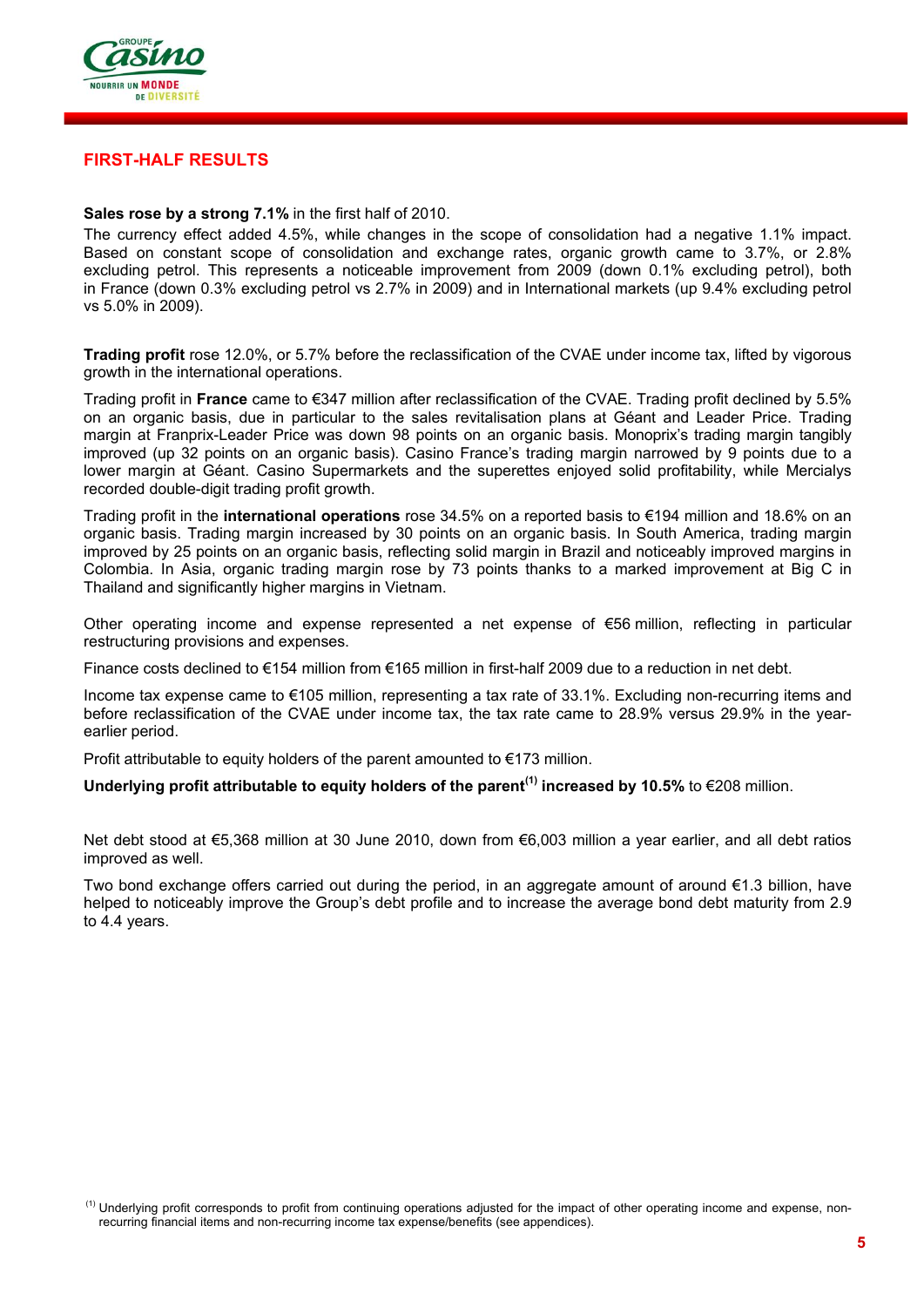

# **OUTLOOK AND CONCLUSION**

The first-half results confirm the asset portfolio's effective positioning. The international operations recorded strong growth and significantly increased their contribution to trading profit. In France, the Group saw a return to sales growth thanks to a favourable format mix and sales revitalisation plans.

In France, Casino intends to strengthen market share by improving the banners' price competitiveness and speeding up the expansion of the convenience and discount formats.

Internationally, the quality of the Group's assets in high-potential countries is expected to drive strong and profitable business growth in 2010 and beyond.

The Groups reaffirms its objective of a net debt/EBITDA ratio of less than 2.2x at the end of 2010, notably by pursuing its €1 billion asset disposal programme.

*2010 Investor Calendar* 

Wednesday, 13 October 2010 (after the close of trading): Third-quarter 2010 sales announcement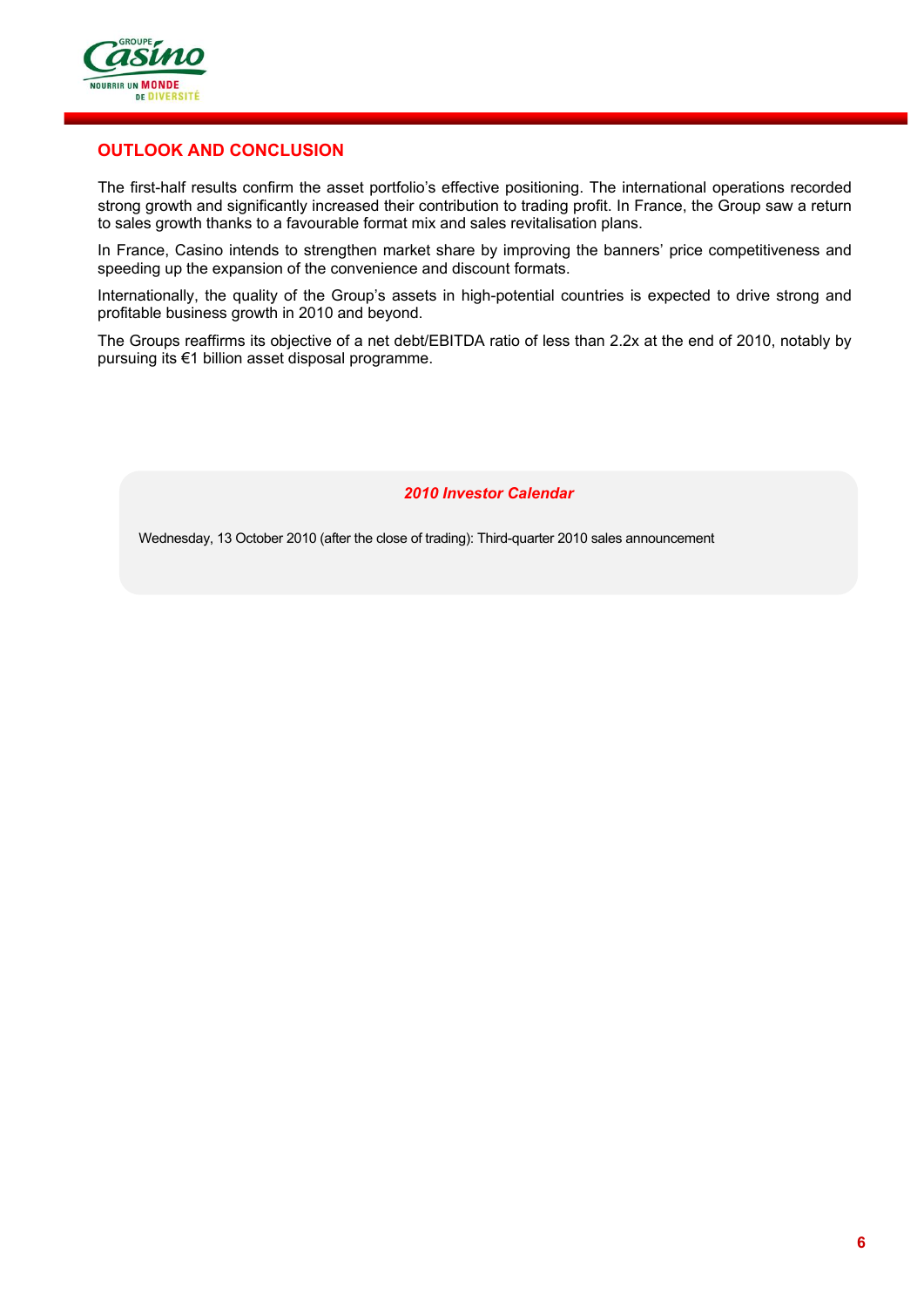

# **H1 2010 RESULTS**

(Financial statements reviewed by the auditors)

| Continuing operations $(1)$ (in $\epsilon$ m)                                              | H <sub>1</sub> 2009 | H <sub>1</sub> 2010 | %<br>change | <b>Organic</b><br>growth <sup>(2)</sup> |
|--------------------------------------------------------------------------------------------|---------------------|---------------------|-------------|-----------------------------------------|
| <b>Consolidated net sales</b>                                                              | 12,688              | 13,589              | $+7.1%$     | $+3.7%$                                 |
| - of which France                                                                          | 8,530               | 8,596               | $+0.8%$     | $+1.0%$                                 |
| - of which International                                                                   | 4,158               | 4,993               | $+20.1%$    | $+9.8%$                                 |
| EBITDA <sup>(4)</sup>                                                                      | 802                 | $868^{(3)}$         | $+8.2%$     | $+0.4%$                                 |
| - of which France                                                                          | 549                 | 554                 | $+0.9%$     | $-3.8%$                                 |
| - of which International                                                                   | 253                 | 314                 | $+24.1%$    | $+10.0%$                                |
| <b>Trading profit</b>                                                                      | 483                 | $541^{(3)}$         | $+12.0%$    | $+1.5%$                                 |
| - of which France                                                                          | 338                 | 347                 | $+2.4%$     | $-5.5%$                                 |
| - of which International                                                                   | 145                 | 194                 | $+34.5%$    | +18.6%                                  |
| Other operating income and expense, net                                                    | 11                  | (56)                | n.s.        |                                         |
| Operating profit                                                                           | 494                 | 485                 | $-1.9%$     |                                         |
| Finance costs, net                                                                         | (165)               | (154)               |             |                                         |
| Other financial income and expense, net                                                    | (3)                 | (15)                |             |                                         |
| Income tax expense                                                                         | (71)                | (105)               |             |                                         |
| Share of profits of associates                                                             | 3                   | 10                  |             |                                         |
| Profit from continuing operations,<br>attributable to equity holders of the parent         | 229                 | 173                 | $-24.4%$    |                                         |
| Profit (loss) from discontinued operations<br>attributable to equity holders of the parent | 0                   | (7)                 |             |                                         |
| Net profit attributable to equity holders of<br>the parent                                 | 230                 | 166                 | $-27.8%$    |                                         |
| Underlying profit attributable to equity<br>holders of the parent <sup>(5)</sup>           | 188                 | 208                 | $+10.5%$    |                                         |

 $(1)$  Data for 2009 has been restated to reflect the end-2009 sale of Super de Boer's assets.

 $(2)$  Based on constant scope of consolidation and exchange rates, and excluding the impact of asset disposals to OPCI property funds and reclassification of the CVAE under income tax.

 **(3)** Reclassification of the CVAE had a positive €31 million impact on EBITDA and trading profit (€29.3 million in France and € 1.3 million in International operations) and no impact on net profit.

(4) EBITDA (Earnings before interest, taxes, depreciation and amortisation) = trading profit + depreciation and amortisation expense (5) See appendix.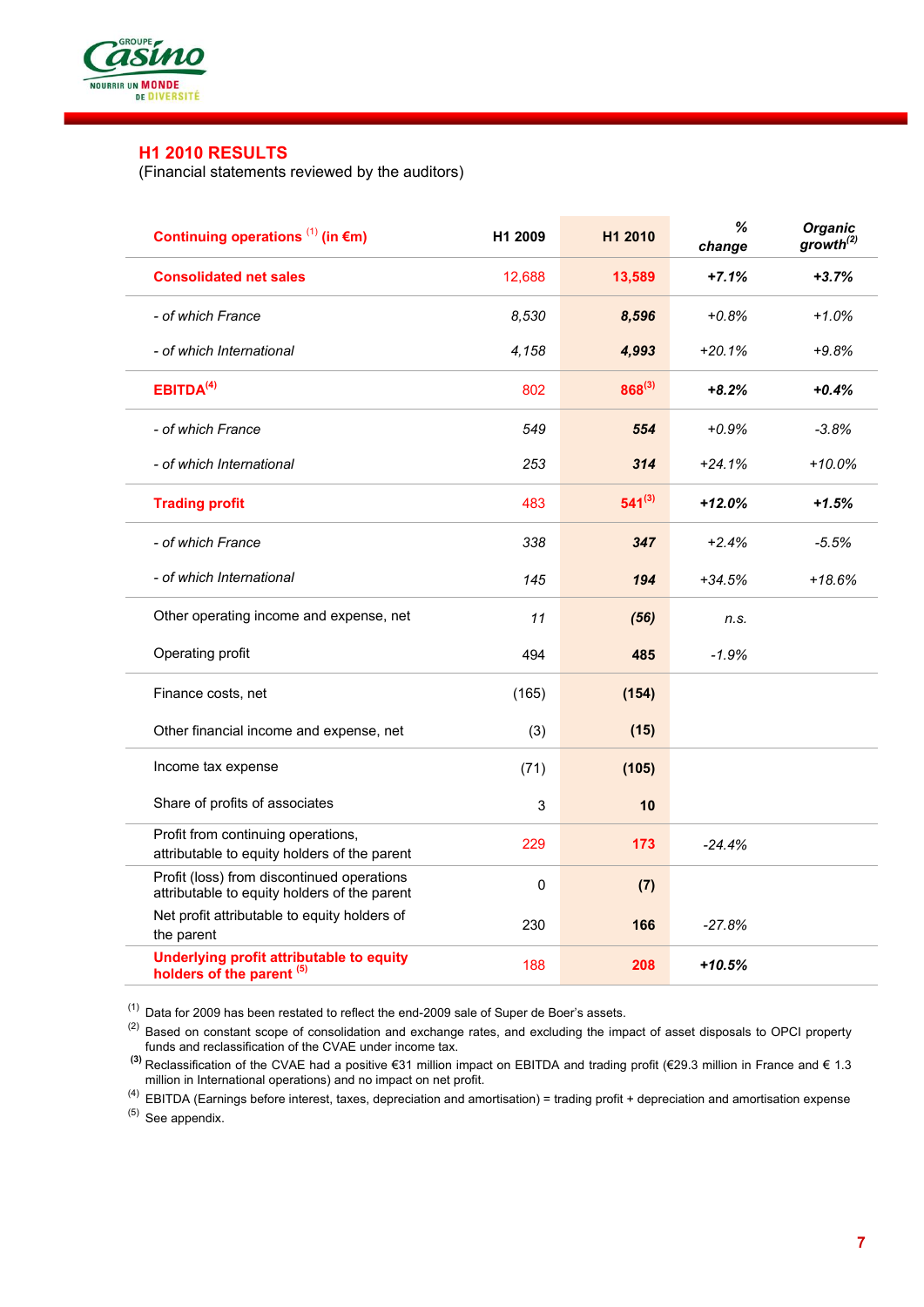

# **APPENDICES**

# **Main changes in the scope of consolidation**

- Ponto Frio has been consolidated by the Grupo Pao de Açucar (GPA) sub-group since 1 July 2009.
- Operations in Venezuela have no longer been consolidated since 1 January 2010.

# **Consolidated net sales for second-quarter and first-half 2010**

|                                                                                                                                                                                           | Q <sub>2</sub>                                                                        |                                                                                       | % change                                                                                         |                                                                                            |                                                                                         | H <sub>1</sub>                                                                          |                                                                                                       | % change                                                                                        |  |
|-------------------------------------------------------------------------------------------------------------------------------------------------------------------------------------------|---------------------------------------------------------------------------------------|---------------------------------------------------------------------------------------|--------------------------------------------------------------------------------------------------|--------------------------------------------------------------------------------------------|-----------------------------------------------------------------------------------------|-----------------------------------------------------------------------------------------|-------------------------------------------------------------------------------------------------------|-------------------------------------------------------------------------------------------------|--|
|                                                                                                                                                                                           |                                                                                       |                                                                                       |                                                                                                  | At                                                                                         |                                                                                         |                                                                                         | At                                                                                                    |                                                                                                 |  |
|                                                                                                                                                                                           | 2009<br>€m                                                                            | 2010<br>€m                                                                            | Reported                                                                                         | constant<br>exchange<br>rates                                                              | 2009<br>€m                                                                              | 2010<br>€m                                                                              | Reported                                                                                              | constant<br>exchange<br>rates                                                                   |  |
| <b>FRANCE</b><br>Of which:                                                                                                                                                                | 4,321.2                                                                               | 4,370.7                                                                               | +1.1%                                                                                            | $+1.1%$                                                                                    | 8,529.5                                                                                 | 8,595.9                                                                                 | $+0.8%$                                                                                               | $+0.8%$                                                                                         |  |
| <b>Franprix - Leader Price</b>                                                                                                                                                            | 1,005.8                                                                               | 1,038.1                                                                               | $+3.2\%$                                                                                         | $+3.2%$                                                                                    | 2,017.7                                                                                 | 2,015.0                                                                                 | $-0.1%$                                                                                               | $-0.1%$                                                                                         |  |
| <b>Monoprix</b>                                                                                                                                                                           | 451,0                                                                                 | 469.6                                                                                 | +4.1%                                                                                            | $+4.1%$                                                                                    | 905.3                                                                                   | 939.6                                                                                   | $+3.8%$                                                                                               | +3.8%                                                                                           |  |
| <b>Casino France</b><br>Géant Casino HM<br>Casino SM<br><b>Superettes</b><br>Other segments<br><b>INTERNATIONAL</b><br>Of which:<br><b>South America</b><br>Asia<br><b>Other segments</b> | 2,864.3<br>1,329.6<br>835.0<br>376.6<br>323.1<br>2,110.3<br>1,468.0<br>442.5<br>199.9 | 2,863.0<br>1,301.8<br>861.7<br>370.3<br>329.2<br>2,609.3<br>1,878.3<br>521.2<br>209.8 | 0.0%<br>$-2.1%$<br>$+3.2%$<br>$-1.7%$<br>+1.9%<br>$+23.6%$<br>$+28.0%$<br>$+17.8%$<br>$+5.0\%$ . | 0.0%<br>$-2.1%$<br>$+3.2%$<br>$-1.7%$<br>+1.9%<br>$+6.4%$<br>$+7.0%$<br>$+5.4%$<br>$+4.2%$ | 5.606.5<br>2.587.7<br>1,605.1<br>731.0<br>682.7<br>4,158.2<br>2,890.8<br>865.1<br>402.3 | 5,641.4<br>2.548.8<br>1,660.4<br>720.5<br>711.7<br>4,993.0<br>3,608.5<br>970.1<br>414.4 | $+0.6%$<br>$-1.5%$<br>$+3.4%$<br>$-1.4%$<br>$+4.2%$<br>$+20.1%$<br>$+24.8%$<br>$+12.1%$<br>$+3.0\%$ . | $+0.6%$<br>$-1.5%$<br>$+3.4%$<br>$-1.4%$<br>$+4.2%$<br>$+6.3%$<br>$+6.8%$<br>$+6.4%$<br>$+2.8%$ |  |
| <b>NET SALES, CONTINUING</b><br><b>OPERATIONS</b>                                                                                                                                         | 6,431.5                                                                               | 6,980.0                                                                               | $+8.5%$                                                                                          | +2.9%                                                                                      | 12,687.7                                                                                | 13,588.9                                                                                | $+7.1%$                                                                                               | $+2.6%$                                                                                         |  |
| <b>Net Sales Discontinued</b><br><b>Operations (Netherlands)</b>                                                                                                                          | 391.1                                                                                 | 0.0                                                                                   | n.s.                                                                                             | n.s.                                                                                       | 759.0                                                                                   | 0.0                                                                                     | n.s.                                                                                                  | n.s.                                                                                            |  |
| <b>Consolidated Net Sales</b>                                                                                                                                                             | 6,822.6                                                                               | 6,980.0                                                                               | $+2.3%$                                                                                          | $-3.0\%$                                                                                   | 13,446.7                                                                                | 13,588.9                                                                                | $+1.1%$                                                                                               | $-3.2%$                                                                                         |  |

| Average exchange rates       | Q1 2009 | Q1 2010 | % change  | H1 2009 | H <sub>1</sub> 2010 | % change |
|------------------------------|---------|---------|-----------|---------|---------------------|----------|
| Argentina (ARS / EUR)        | 0.217   | 0.188   | $-13.3\%$ | 0.207   | 0.195               | $-5.8\%$ |
| Uruguay (UYP / EUR)          | 0.033   | 0.037   | $+12.7%$  | 0.032   | 0.038               | 20.1%    |
| Venezuela (VEF / EUR)        | 0.356   | n.a.    | n.a.      | 0.349   | n.a.                | n.a.     |
| Thailand (THB / EUR)         | 0.022   | 0.022   | $+1.0%$   | 0.021   | 0.023               | 7.5%     |
| Vietnam (VND/EUR) (x1000)    | 0.045   | 0.040   | $-12.4%$  | 0.044   | 0.041               | $-7.5\%$ |
| Colombia (COP / EUR) (x1000) | 0.320   | 0.370   | $+15.8%$  | 0.325   | 0.386               | 18.7%    |
| Brazil (BRL / EUR)           | 0.332   | 0.401   | $+20.9%$  | 0.342   | 0.419               | 22.4%    |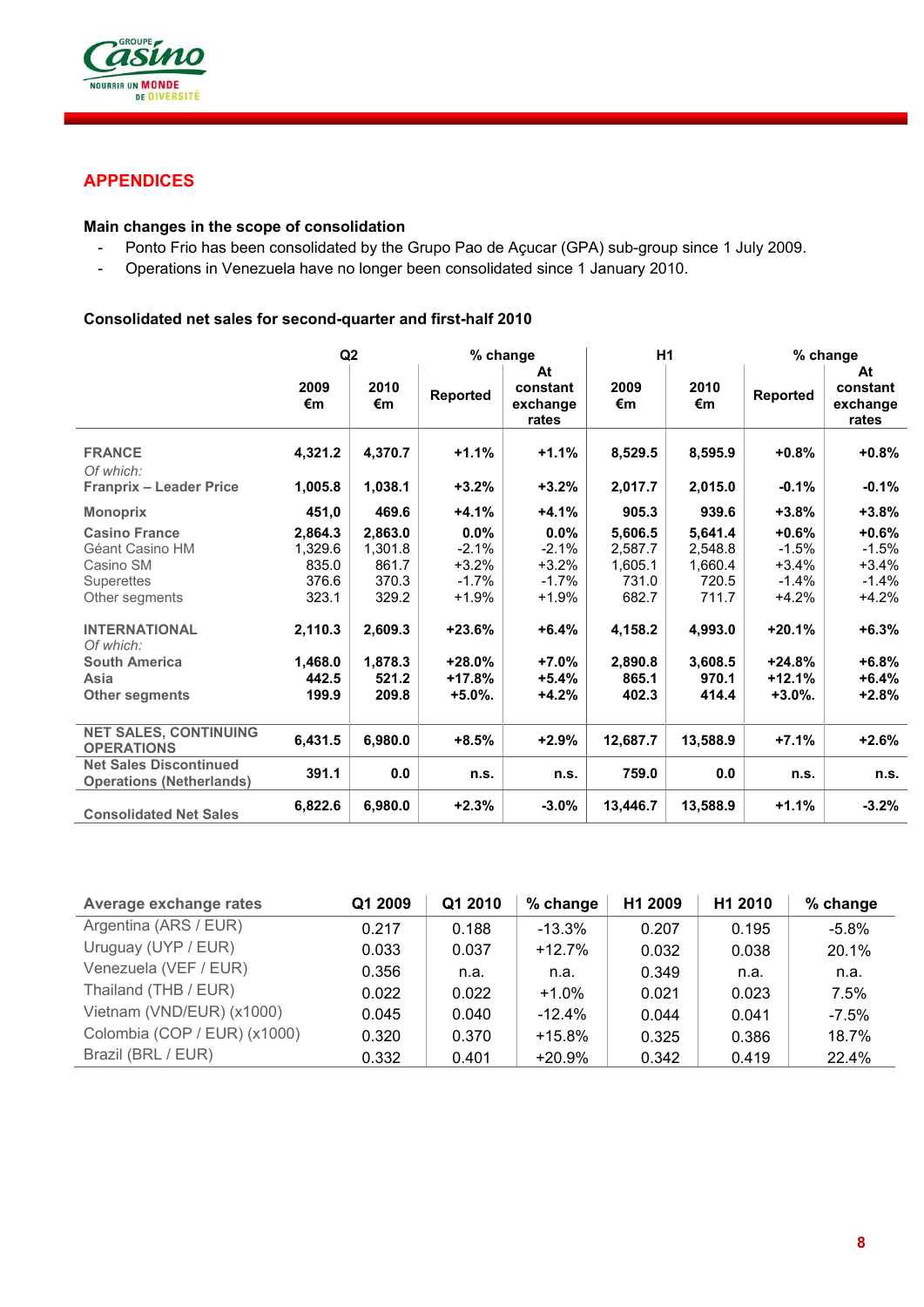

### **Underlying profit attributable to equity holders of the parent**

Underlying profit corresponds to profit from continuing operations adjusted for the impact of other operating income and expense (as defined in the "Significant Accounting Policies" section of the notes to the consolidated financial statements), non-recurring financial items and non-recurring income tax expense/benefits. Non-recurring financial items include fair value adjustments to certain financial instruments whose market value may be highly volatile. For example, fair value adjustments to financial instruments that do not qualify for hedge accounting and embedded derivatives indexed to the Casino share price are excluded from underlying profit. Non-recurring income tax expense/benefits correspond to tax effects related directly to the above adjustments and to direct non-recurring tax effects. In other words, the tax on underlying profit before tax is calculated at the standard average tax rate paid by the Group. Underlying profit is a measure of the Group's recurring profitability.

| In $\epsilon$ million                                                              | H1 2009      | Adjustments | H <sub>1</sub> 2009<br>(underlying) | H1 2010       | Adjustments | H <sub>1</sub> 2010<br>(underlying) |
|------------------------------------------------------------------------------------|--------------|-------------|-------------------------------------|---------------|-------------|-------------------------------------|
| <b>Trading profit</b>                                                              | 483          |             | 483                                 | 541           | 0           | 541                                 |
| Other operating income and expense, net                                            | 11           | (11)        | $\mathbf{0}$                        | (56)          | 56          | $\mathbf{0}$                        |
| <b>Operating profit</b>                                                            | 494          | (11)        | 483                                 | 485           | 56          | 541                                 |
| Finance costs, net (1)<br>Other financial income and expense net (2)               | (165)<br>(3) | 3<br>9      | (163)<br>6                          | (154)<br>(15) | 0<br>11     | (154)<br>(4)                        |
| Income tax expense $^{(3)}$<br>Share of profit of associates                       | (71)<br>3    | (26)        | (98)<br>3                           | (105)<br>10   | (28)<br>0   | (133)<br>10                         |
| <b>Profit from continuing operations</b><br>Attributable to minority interests (4) | 258<br>29    | (26)<br>16  | 232<br>45                           | 222<br>48     | 39<br>5     | 261<br>54                           |
| <b>Attributable to equity holders</b><br>of the parent                             | 229          | (42)        | 188                                 | 173           | 34          | 208                                 |

 $<sup>(1)</sup>$  Finance costs, net are stated before changes in the fair value of the embedded derivative corresponding to the indexation clause on the</sup> bonds indexed to the Casino share price (expense of €3 million in 2009 and €0 million in 2010).

Other financial income and expense, net is stated before changes in the fair value of interest rate derivatives not qualifying for hedge accounting (representing an expense of €9 million in 2009 and of €0 million in 2010) and the impact of discounting deferred tax liabilities in Brazil (representing an expense of €11 million 2010).

Income tax expense is stated before the tax effect of the above adjustments and non-recurring income tax expense/benefits (recognition of tax loss carryforwards, etc.). The tax on underlying profit before tax is calculated at the standard average tax rate paid by the Group.

 (4) Minority interests are stated before the above adjustments and ,in 2009, before adjustment of profit for the period from 29 April 2008 to 31 December 2008 initially allocated to minority interests, in an amount of €17 million.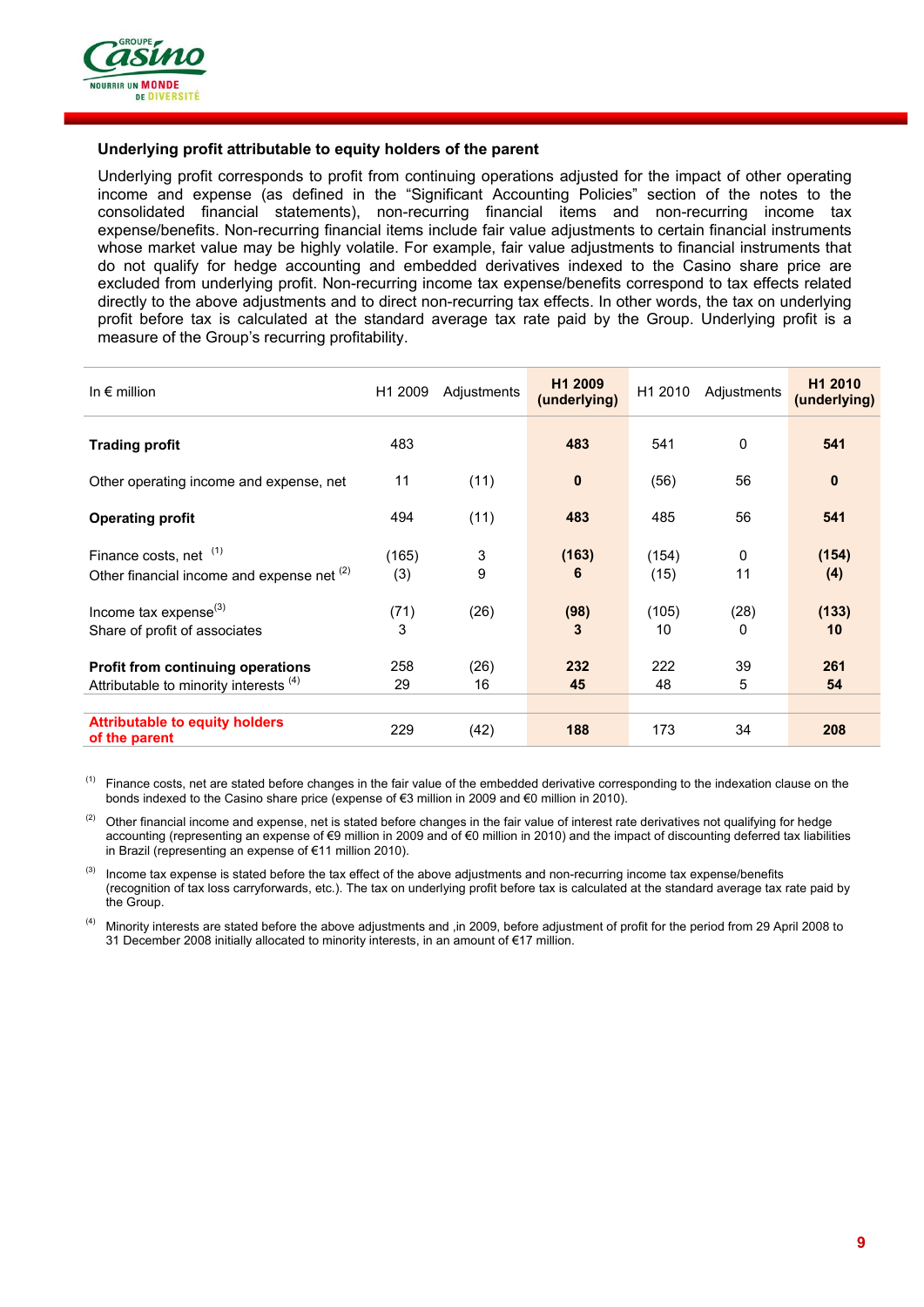

# **Store network**

| <b>France</b>                             | 31 Dec. 09     | <b>31 March 10</b> | 30 June 10       |
|-------------------------------------------|----------------|--------------------|------------------|
| Géant Casino hypermarkets                 | 122            | 122                | 124              |
| Of which French affiliates                | 5              | 5                  | 6                |
| <b>International Affiliates</b>           | 5              | 5                  | 5                |
| <b>French Franchises</b>                  |                |                    | 1                |
| + Service stations                        | 99             | 99                 | 99               |
| <b>Casino supermarkets</b>                | 390            | 394                | 396              |
| Of which French Franchise/Affiliates      | 53             | 54                 | 52               |
| <b>International Franchise/Affiliates</b> | 21             | 24                 | 24               |
| + Service stations                        | 156            | 156                | 154              |
| <b>Franprix supermarkets</b>              | 789            | 798                | 832              |
| Of which Franchise outlets                | 472            | 477                | 498              |
| <b>Monoprix-Prisunic supermarkets</b>     | 463            |                    | 479              |
| Of which Naturalia                        | 41             | 470<br>43          | 44               |
| Of which Franchise outlets/Affiliates     | 117            | 121                | 124              |
|                                           |                |                    |                  |
| <b>Leader Price discount stores</b>       | 559            | 562                | 562              |
| Of which Franchise outlets                | 266            | 278                | 280              |
| <b>TOTAL supermarkets and discount</b>    |                |                    |                  |
| stores                                    | 2,201          | 2,224              | 2,269            |
| Of which Franchise outlets/Store          | 929            | 954                | 978              |
| operated under business leases            |                |                    |                  |
| <b>Petit Casino superettes</b>            | 1,816          | 1,804              | 1,795            |
| Of which Franchises                       | 28             | 28                 | 28               |
| <b>Eco Services superettes</b>            |                | 3                  |                  |
| Of which Franchises                       | 3              | $\overline{2}$     | $\boldsymbol{2}$ |
|                                           | $\overline{2}$ |                    | 1                |
| <b>Spar superettes</b>                    | 896            | 895                | 910              |
| Of which Franchises                       | 739            | 741                | 752              |
|                                           |                |                    |                  |
| <b>Vival superettes</b>                   | 1,753          | 1,772              | 1,802            |
| Of which Franchises                       | 1,753          | 1,772              | 1,802            |
| <b>Casitalia et C'Asia superettes</b>     | 1              | 1                  | 1                |
|                                           |                |                    |                  |
| <b>Other Franchise stores</b>             | 1,257          | 1,310              | 1,307            |
| Corners, Relay, Shell, Elf, Carmag        | 1,257          | 1,310              | 1,307            |
|                                           |                |                    |                  |
| <b>Wholesale activity</b>                 | 1,025          | 1,020              | 928              |
| <b>TOTAL Convenience Stores</b>           |                |                    |                  |
| Of which Franchises outlets/Stores        | 6,751          | 6,805              | 6,745            |
| opened under business                     | 4,805          | 4,874              | 4,819            |
| leases/wholesale activity                 |                |                    |                  |
| <b>Other Affiliate stores</b>             | 13             | 16                 | 18               |
| Of which French Affiliates                | 13             | 15                 | 15               |
| <b>InternationalAffiliates</b>            |                | 1                  | $\mathfrak{B}$   |
| <b>Other businesses</b>                   | 277            | 284                | 283              |
| Cafeterias                                | 277            | 284                | 283              |
| <b>TOTAL France</b>                       |                |                    |                  |
|                                           | 9,364          | 9,451              | 9,439            |
| Hypermarkets (HM)                         | 122            | 122                | 124              |
| Supermarkets (SM)                         | 1,642          | 1,662              | 1,707            |
| Discount (DIS)                            | 559            | 562                | 562              |
| Superettes and other stores               | 6,764          | 6,821              | 6,763            |
| Other                                     | 277            | 284                | 283              |